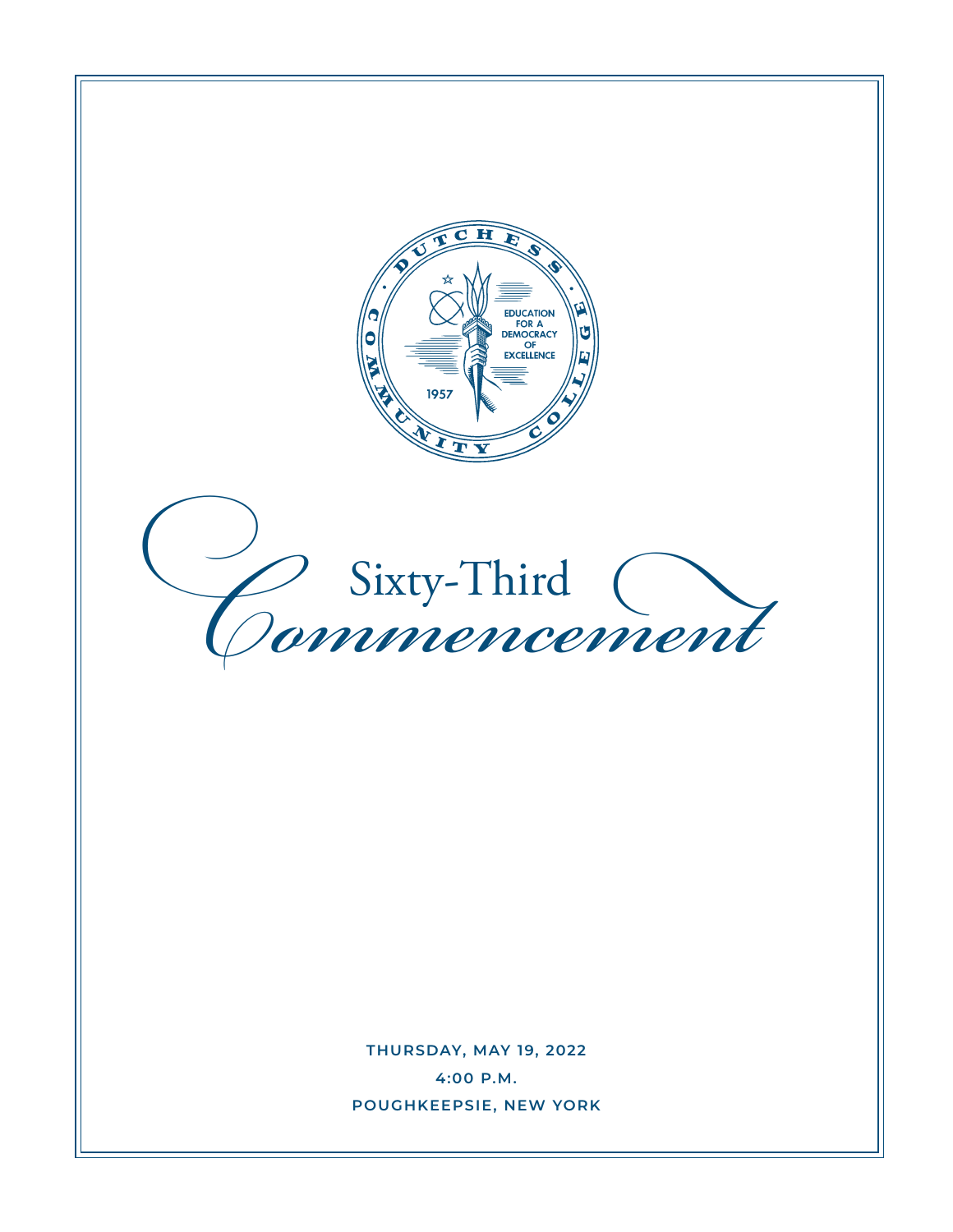#### COMMENCEMENT MARSHALS

Kim Rybacki, Ph.D. GRAND MARSHAL

Timothy Decker David Freeman FACULTY MARSHALS

Marcia Butland MARSHAL FOR GRADUATING STUDENTS

#### COMMENCEMENT ANNOUNCER

William H. Beale '99

#### COLOR GUARD

Poughkeepsie High School Air Force Junior Reserve Officers' Training Corps

#### NATIONAL ANTHEM

Dora Young, DCC Student

#### 2022 HONORARY DEGREE RECIPIENT

Karen Irene Trovato, Ph.D. '77

#### PRESENTATION OF CANDIDATES ANNOUNCED BY:

Lindsey Guile Margeaux Lippman Dana Weidman

#### 2022 SUNY CHANCELLOR'S AWARDS FOR STUDENT EXCELLENCE

Kathleen Fitzmaurice '22 Emily Hanscom '22

#### 2022 PHI THETA KAPPA ALL NEW YORK ACADEMIC TEAM

Emma Gabor '22 Elyssa Didomizio Maya Kardas '22 Jason Santoli '22

#### DUTCHESS COMMUNITY COLLEGE BOARD OF TRUSTEES

Michael Francis Dupree, Chair Sheila Appel '76, Vice Chair Angela Flesland '06, Secretary Stephen M. Caswell Lisa Ghartey Ibis Guzman '00 Miguel Dominguez '22, Student Trustee

#### STATE UNIVERSITY OF NEW YORK BOARD OF TRUSTEES

Dr. Merryl H. Tisch, Chair Cesar Perales, Vice Chair Joseph Belluck Courtney Eagles Burke Eric Corngold Marcos Crespo Robert Dufy James Haddon Bradley Hershenson Keith Landa Eunice A. Lewin Stanley S. Litow Richard Socarides Edward Spiro Cary Staller Camille Joseph Varlack Christy Woods

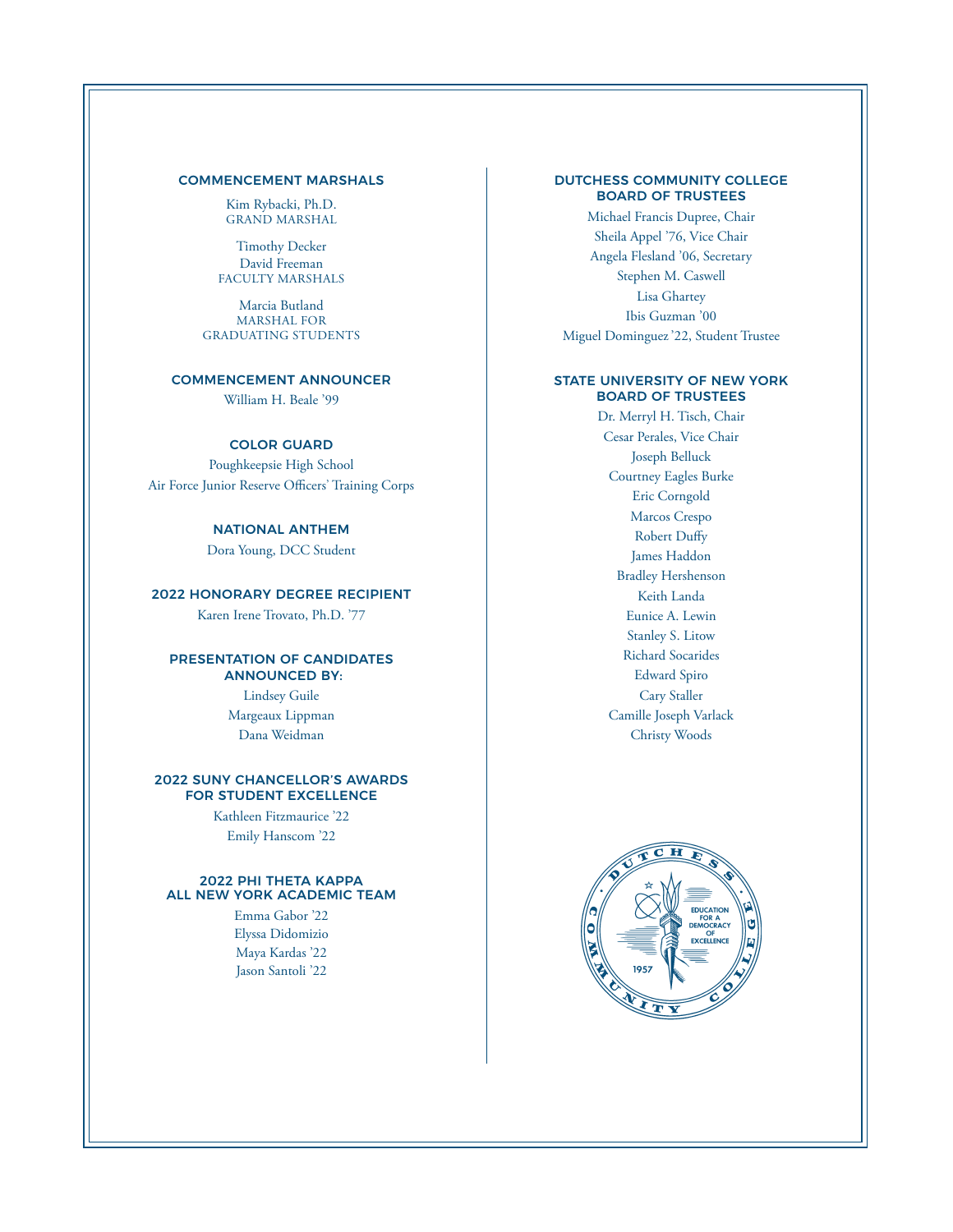# ORDER of EXERCISES

| Please stand                                                     | Poughkeepsie High School AFJROTC                                   |
|------------------------------------------------------------------|--------------------------------------------------------------------|
| Remain standing                                                  | Dora Young, Student                                                |
|                                                                  | Chair, Instructional Staff Council                                 |
|                                                                  | President                                                          |
|                                                                  | Michael Francis Dupree<br>Chair, Board of Trustees                 |
|                                                                  | Marcus J. Molinaro '01<br><b>Dutchess County Executive</b>         |
|                                                                  | Kathleen Fitzmaurice '22<br>Student Commencement Speaker           |
| Presentation of Honorary Degree                                  |                                                                    |
|                                                                  |                                                                    |
|                                                                  | Chief of Staff & Vice President<br>for Institutional Effectiveness |
| Conferring of Degrees and Certificates Peter Grant Jordan, Ed.D. |                                                                    |
|                                                                  | Journey                                                            |
|                                                                  |                                                                    |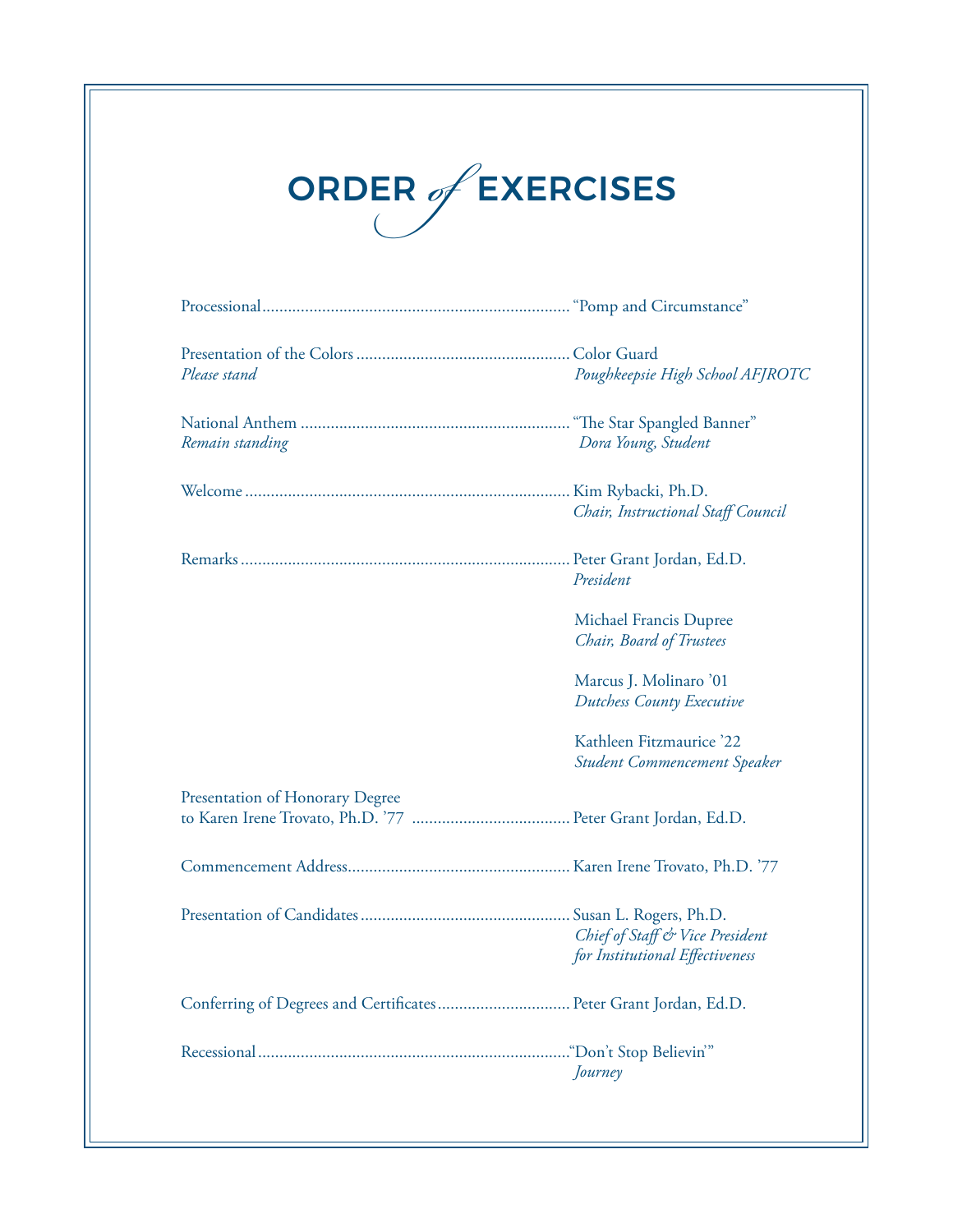## The Candidates<sup>+</sup>

#### THINK AHEAD

#### ARCHITECTURAL & CONSTRUCTION TECHNOLOGIES

| Katherine R. Spurgin, A.A.S. <sup>or</sup> Georgetown, TX |  |
|-----------------------------------------------------------|--|
|                                                           |  |

#### ART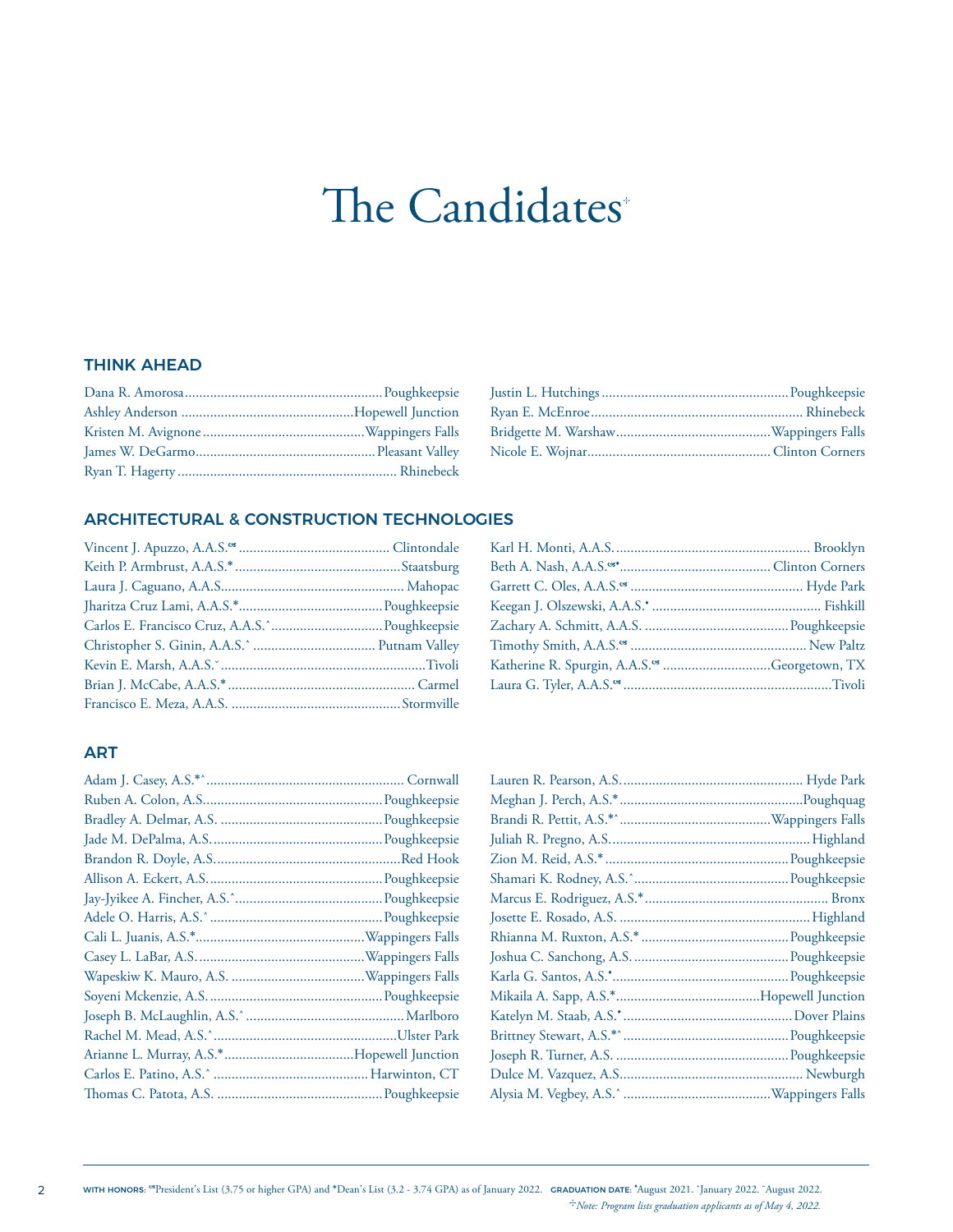#### AVIATION SCIENCE

| Ruben D. Acosta, Certificate <sup>or</sup> Tobyhanna, PA |
|----------------------------------------------------------|
|                                                          |
|                                                          |
|                                                          |
|                                                          |
|                                                          |
|                                                          |
|                                                          |
|                                                          |
|                                                          |
|                                                          |
|                                                          |

#### BUSINESS

| Dominic M. Angelini, A.A.S. Hopewell Junction                |  |
|--------------------------------------------------------------|--|
|                                                              |  |
|                                                              |  |
|                                                              |  |
| Julia Bernhardt, A.S.* Communication and Lagrangeville       |  |
|                                                              |  |
|                                                              |  |
|                                                              |  |
|                                                              |  |
|                                                              |  |
|                                                              |  |
|                                                              |  |
|                                                              |  |
|                                                              |  |
|                                                              |  |
|                                                              |  |
| Brandon Castellanos Lavariega, A.S. " Poughkeepsie           |  |
|                                                              |  |
|                                                              |  |
|                                                              |  |
|                                                              |  |
| Kimberly Crotty, A.A.S., Certificate <sup>os</sup> Hyde Park |  |
|                                                              |  |
|                                                              |  |
|                                                              |  |
|                                                              |  |
|                                                              |  |
|                                                              |  |
|                                                              |  |
|                                                              |  |
|                                                              |  |
|                                                              |  |
|                                                              |  |
|                                                              |  |
|                                                              |  |

| Rian R. Howard, Certificate Manuscullum and Poughquag     |
|-----------------------------------------------------------|
|                                                           |
|                                                           |
|                                                           |
| Jonathan D. Sangulin, Certificate "Hopewell Junction      |
|                                                           |
| Ryan A. Schreiner, Certificate [11, 2010]. Mountainville  |
|                                                           |
| David K. Sookdeo, Certificate <sup>os</sup> Richmond Hill |
|                                                           |
|                                                           |
|                                                           |

| Angiolina Goldsmith, A.A.S.*^Hopewell Junction         |  |
|--------------------------------------------------------|--|
|                                                        |  |
|                                                        |  |
|                                                        |  |
|                                                        |  |
|                                                        |  |
|                                                        |  |
|                                                        |  |
|                                                        |  |
|                                                        |  |
|                                                        |  |
|                                                        |  |
|                                                        |  |
|                                                        |  |
|                                                        |  |
|                                                        |  |
|                                                        |  |
| Elizabeth D. Humphrey, A.S. <sup>68</sup> Clermont, FL |  |
|                                                        |  |
|                                                        |  |
|                                                        |  |
|                                                        |  |
|                                                        |  |
|                                                        |  |
| William J. Kozielski, A.A.S.^ Hopewell Junction        |  |
|                                                        |  |
|                                                        |  |
|                                                        |  |
|                                                        |  |
| Alexandra M. Licciardone, A.S.^Hopewell Junction       |  |
|                                                        |  |
|                                                        |  |
|                                                        |  |
|                                                        |  |
|                                                        |  |
|                                                        |  |
|                                                        |  |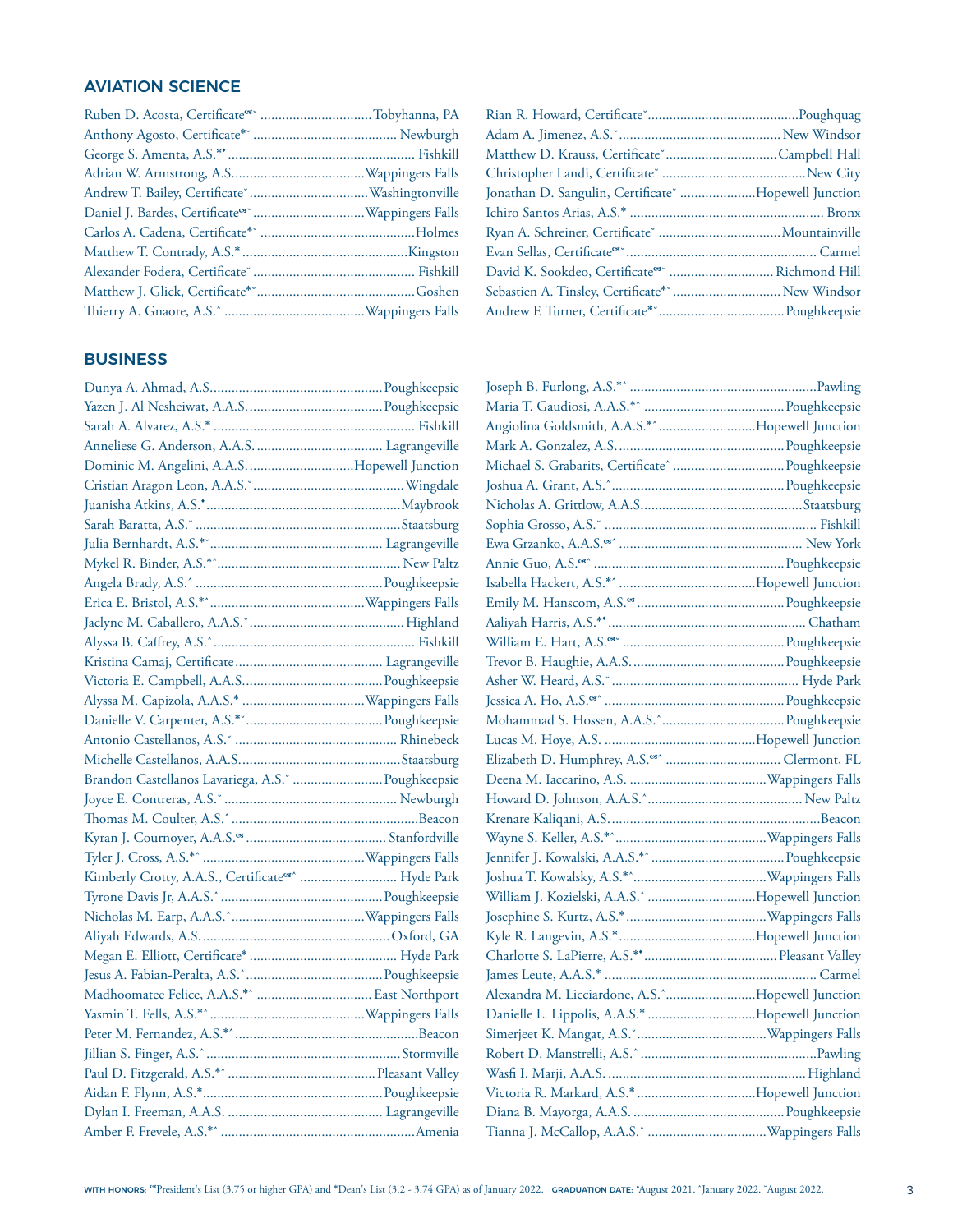#### BUSINESS *(continued)*

| Michael A. Mensler, A.A.S.*Hopewell Junction |  |
|----------------------------------------------|--|
|                                              |  |
|                                              |  |
|                                              |  |
|                                              |  |
|                                              |  |
|                                              |  |
|                                              |  |
|                                              |  |
|                                              |  |
|                                              |  |
|                                              |  |
|                                              |  |
|                                              |  |
|                                              |  |
|                                              |  |
|                                              |  |
|                                              |  |
|                                              |  |
|                                              |  |
|                                              |  |
|                                              |  |

| <b>PARALEGAL</b> |
|------------------|
|------------------|

#### COMMUNICATIONS & MEDIA ARTS

| Heber M. Aguilar-Martinez, A.S. ^ Wappingers Falls |
|----------------------------------------------------|
|                                                    |
| Jahsheem Y. Benjamin, A.S.*^Hopewell Junction      |
|                                                    |
|                                                    |
|                                                    |
|                                                    |
|                                                    |
|                                                    |
|                                                    |
|                                                    |
|                                                    |
|                                                    |
|                                                    |
|                                                    |
|                                                    |

| Megan K. Yandle, A.A.S., Certificate** Port Ewen |  |
|--------------------------------------------------|--|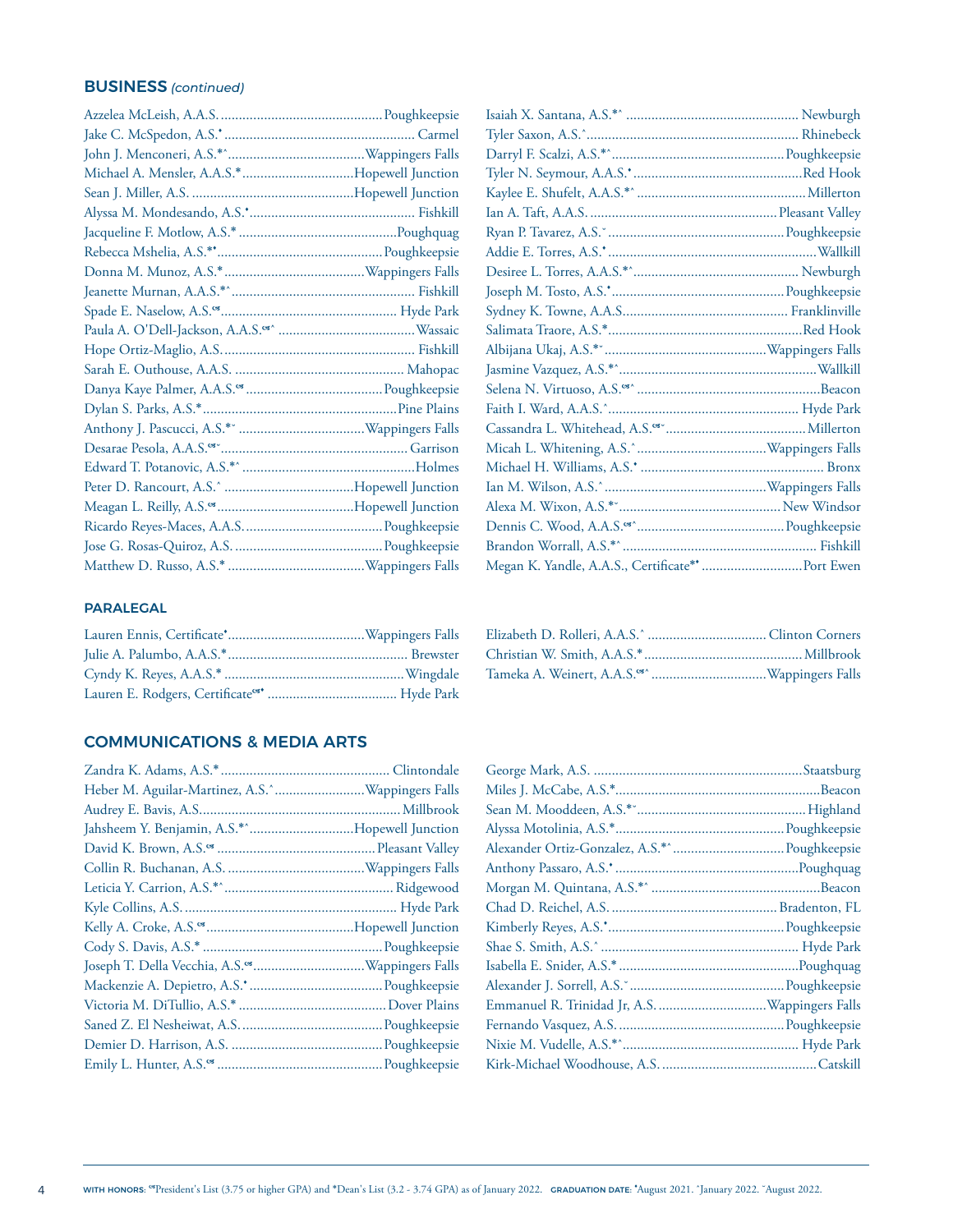#### COMPUTER INFORMATION SYSTEMS

#### COMPUTER SCIENCE

| Bradley R. Camacho Delgado, A.S.*^  Poughkeepsie |  |
|--------------------------------------------------|--|
|                                                  |  |
|                                                  |  |
| Cristian M. Dibattista, A.S.* Hopewell Junction  |  |
|                                                  |  |
|                                                  |  |
|                                                  |  |
|                                                  |  |
|                                                  |  |
|                                                  |  |
|                                                  |  |
|                                                  |  |

#### CRIMINAL JUSTICE

| Michael F. Cambria, A.S.*Hopewell Junction |  |
|--------------------------------------------|--|
|                                            |  |
|                                            |  |
|                                            |  |
|                                            |  |
|                                            |  |
|                                            |  |
|                                            |  |
|                                            |  |
|                                            |  |
|                                            |  |
|                                            |  |
|                                            |  |
|                                            |  |
|                                            |  |
|                                            |  |
|                                            |  |
|                                            |  |
|                                            |  |
|                                            |  |
|                                            |  |
|                                            |  |
|                                            |  |

| Frank A. Lacalamita, A.S. <sup>68</sup> Hopewell Junction |  |
|-----------------------------------------------------------|--|
|                                                           |  |
|                                                           |  |
|                                                           |  |
|                                                           |  |
|                                                           |  |
|                                                           |  |
|                                                           |  |
|                                                           |  |
|                                                           |  |
|                                                           |  |
|                                                           |  |
|                                                           |  |
|                                                           |  |
|                                                           |  |
|                                                           |  |
|                                                           |  |
|                                                           |  |
|                                                           |  |
|                                                           |  |
|                                                           |  |
|                                                           |  |
|                                                           |  |
|                                                           |  |
|                                                           |  |
|                                                           |  |
|                                                           |  |
|                                                           |  |
|                                                           |  |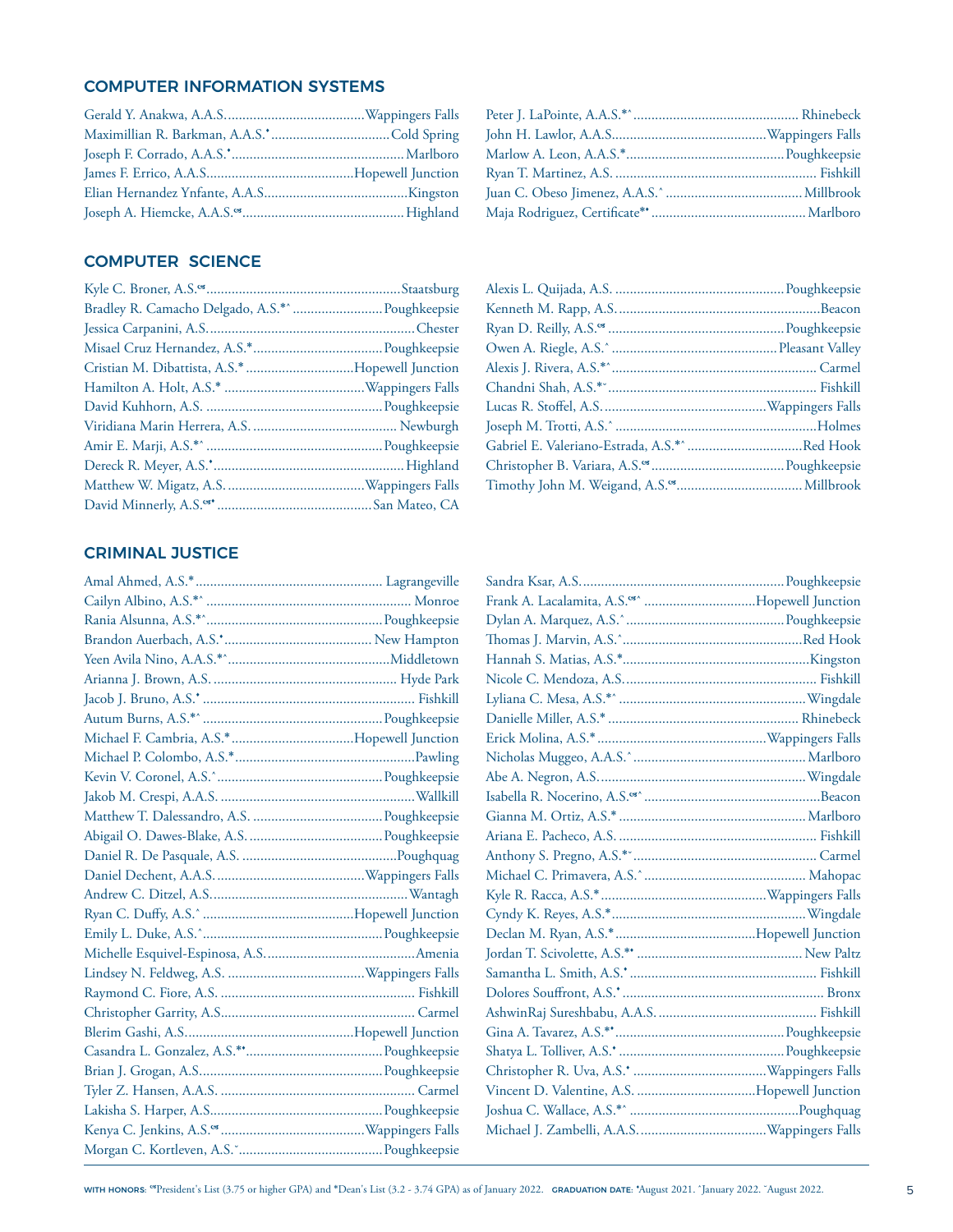#### EARLY CHILDHOOD

#### ENGINEERING SCIENCE & TECHNOLOGIES

#### EXERCISE SCIENCE & WELLNESS

| Richadson L. Pierre, A.A.S., Certificate  Poughkeepsie |  |
|--------------------------------------------------------|--|
|                                                        |  |
|                                                        |  |
|                                                        |  |
|                                                        |  |
|                                                        |  |
|                                                        |  |
|                                                        |  |
|                                                        |  |

Anthony D. Dragonetti, A.A.S.\* ................................Poughkeepsie

#### **FIRE SCIENCE**

|--|--|--|--|--|--|

#### GENERAL STUDIES

| Bradford D. Corrado, A.S.**Hopewell Junction |  |
|----------------------------------------------|--|
|                                              |  |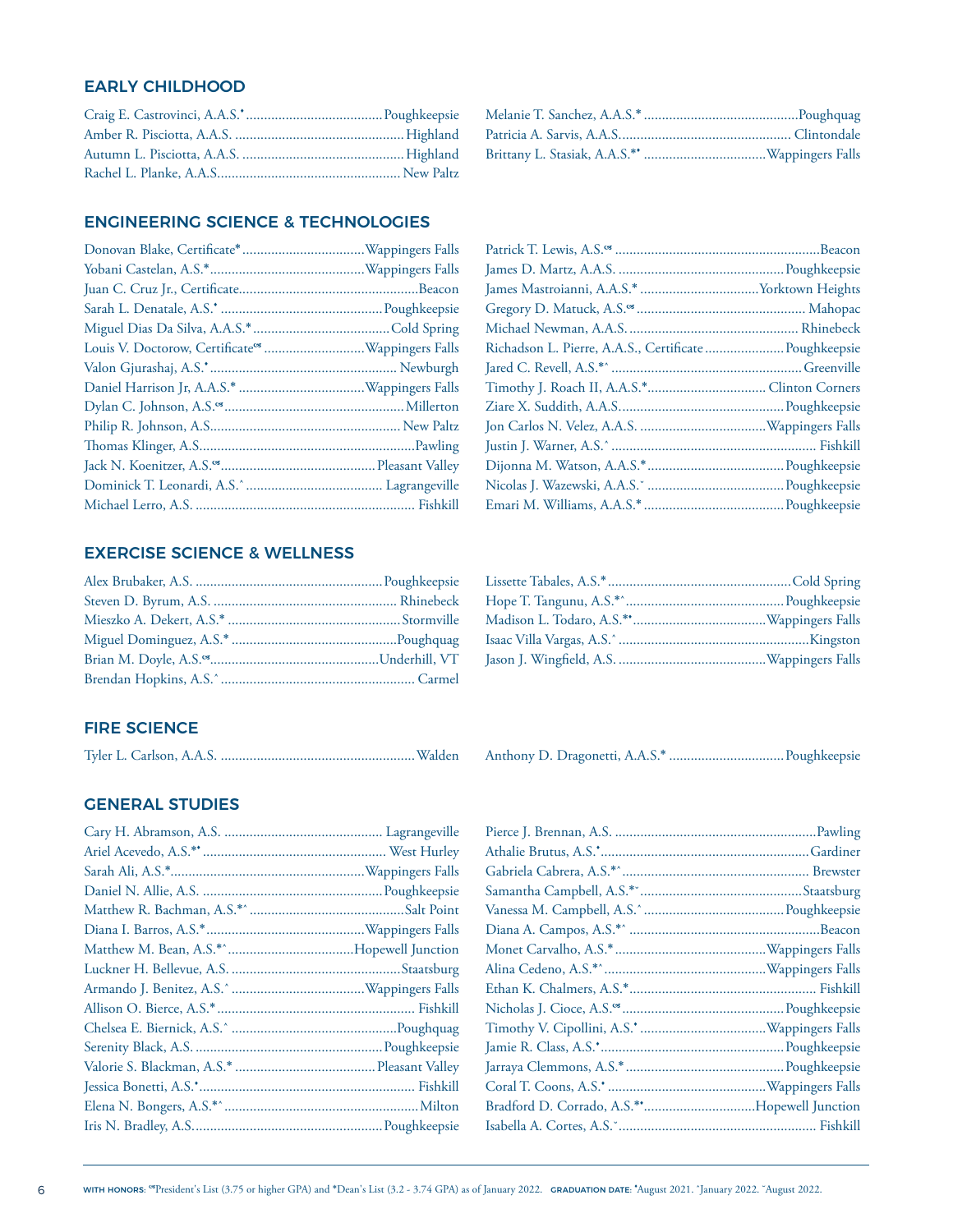#### GENERAL STUDIES *(continued)*

| Brielle A. Duguid, A.S.*  Hilton Head Island, SC |  |
|--------------------------------------------------|--|
|                                                  |  |
|                                                  |  |
|                                                  |  |
|                                                  |  |
|                                                  |  |
|                                                  |  |
|                                                  |  |
|                                                  |  |
|                                                  |  |
|                                                  |  |
|                                                  |  |
|                                                  |  |
|                                                  |  |
|                                                  |  |
|                                                  |  |
|                                                  |  |
|                                                  |  |
|                                                  |  |
|                                                  |  |
|                                                  |  |
|                                                  |  |
|                                                  |  |
|                                                  |  |
|                                                  |  |
|                                                  |  |
|                                                  |  |
|                                                  |  |
|                                                  |  |
|                                                  |  |
|                                                  |  |
|                                                  |  |
|                                                  |  |
|                                                  |  |
|                                                  |  |
|                                                  |  |
|                                                  |  |
|                                                  |  |
|                                                  |  |
|                                                  |  |
|                                                  |  |
|                                                  |  |
|                                                  |  |

| Michaela I. Martelli, A.S. <sup>og</sup> Hopewell Junction |  |
|------------------------------------------------------------|--|
|                                                            |  |
|                                                            |  |
|                                                            |  |
|                                                            |  |
|                                                            |  |
|                                                            |  |
|                                                            |  |
|                                                            |  |
|                                                            |  |
|                                                            |  |
|                                                            |  |
|                                                            |  |
|                                                            |  |
|                                                            |  |
|                                                            |  |
|                                                            |  |
|                                                            |  |
|                                                            |  |
| Osbourne D. Owens, A.S.** Hopewell Junction                |  |
|                                                            |  |
|                                                            |  |
|                                                            |  |
|                                                            |  |
|                                                            |  |
|                                                            |  |
|                                                            |  |
|                                                            |  |
|                                                            |  |
|                                                            |  |
|                                                            |  |
|                                                            |  |
|                                                            |  |
|                                                            |  |
|                                                            |  |
|                                                            |  |
|                                                            |  |
|                                                            |  |
|                                                            |  |
|                                                            |  |
|                                                            |  |
|                                                            |  |
|                                                            |  |
|                                                            |  |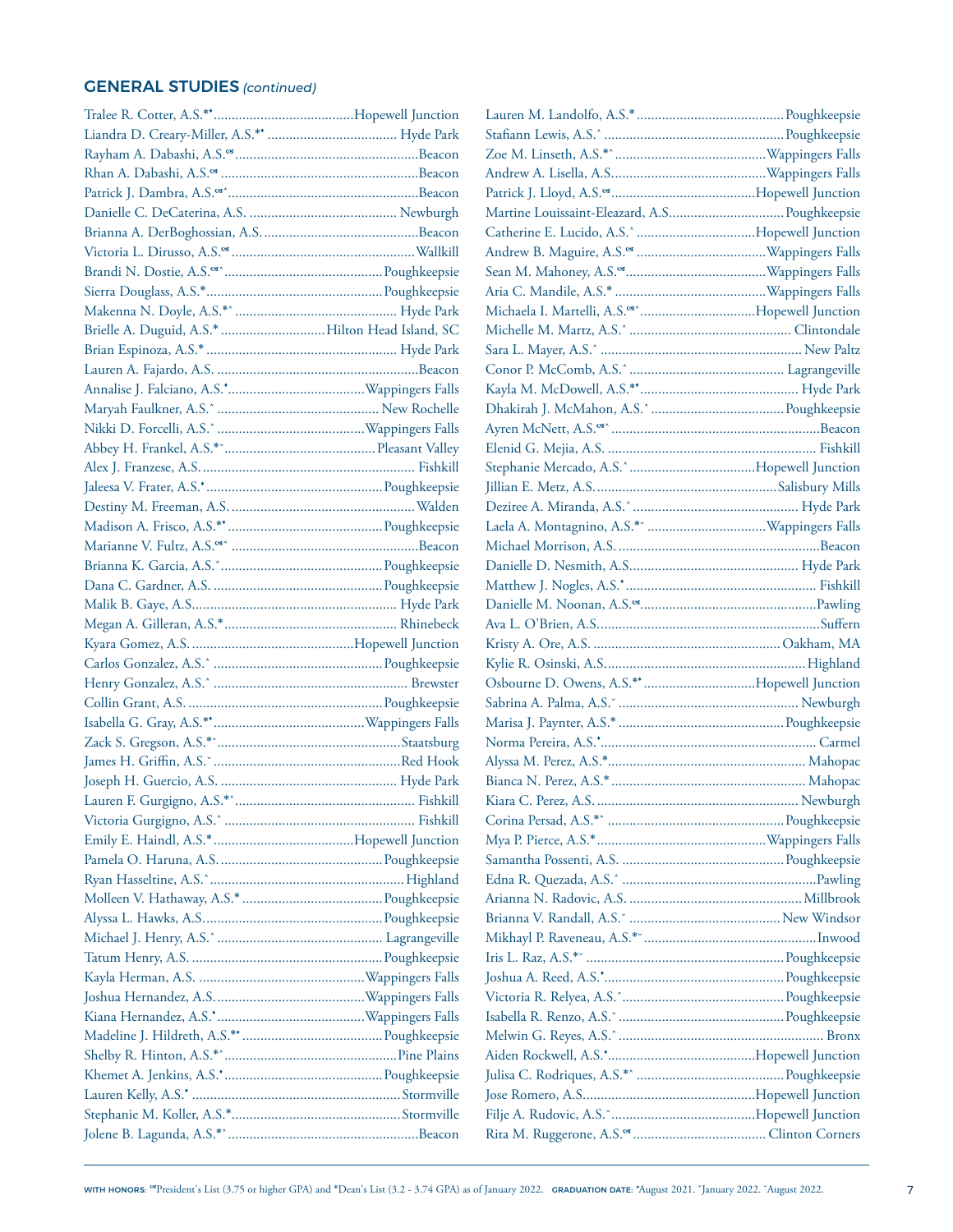#### GENERAL STUDIES *(continued)*

| Angelina B. St. George, A.S.* Hopewell Junction |  |
|-------------------------------------------------|--|
|                                                 |  |
|                                                 |  |
|                                                 |  |
|                                                 |  |
|                                                 |  |
|                                                 |  |
|                                                 |  |
|                                                 |  |
|                                                 |  |

| Matthew W. Tomaszewski, A.SHopewell Junction                |  |
|-------------------------------------------------------------|--|
|                                                             |  |
|                                                             |  |
|                                                             |  |
| Taylor G. Van Tassell, A.S. <sup>or</sup> Hopewell Junction |  |
|                                                             |  |
|                                                             |  |
|                                                             |  |
|                                                             |  |
|                                                             |  |
|                                                             |  |
|                                                             |  |
|                                                             |  |
|                                                             |  |
|                                                             |  |
|                                                             |  |
|                                                             |  |
|                                                             |  |
|                                                             |  |
|                                                             |  |
|                                                             |  |
|                                                             |  |
|                                                             |  |
|                                                             |  |

#### HUMAN SERVICES

| Jennyfer L. Cruz-Bernave, Certificate^ Hyde Park |  |
|--------------------------------------------------|--|
|                                                  |  |
|                                                  |  |
|                                                  |  |
|                                                  |  |
|                                                  |  |
|                                                  |  |
| Lorraine E. Greene-Lauridsen, A.S.* Poughkeepsie |  |
|                                                  |  |
|                                                  |  |
|                                                  |  |
|                                                  |  |
|                                                  |  |
|                                                  |  |

| Brianna P. McLenithan, A.S. <sup>os</sup> Hopewell Junction |  |
|-------------------------------------------------------------|--|
|                                                             |  |
| Lizbeth J. Mizhquiri, A.S. <sup>os^</sup> Hopewell Junction |  |
|                                                             |  |
|                                                             |  |
|                                                             |  |
|                                                             |  |
|                                                             |  |
|                                                             |  |
|                                                             |  |
|                                                             |  |
|                                                             |  |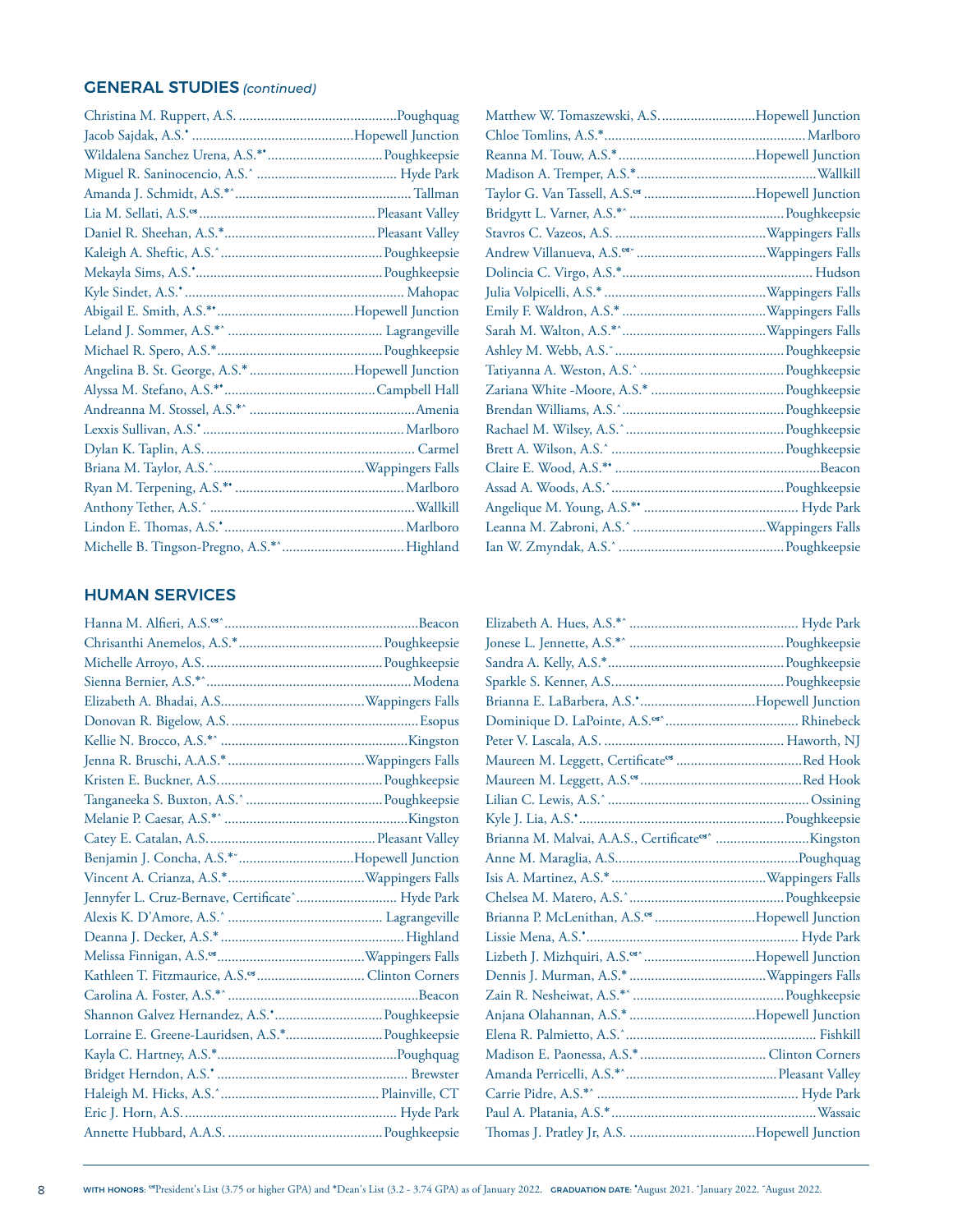#### HUMAN SERVICES *(continued)*

#### LIBERAL ARTS & SCIENCES

#### **HUMANITIES**

| Bryant S. Caizachana-Pilataxi, A.A. <sup>os</sup> Poughkeepsie |  |
|----------------------------------------------------------------|--|
|                                                                |  |
|                                                                |  |
|                                                                |  |
|                                                                |  |
|                                                                |  |
|                                                                |  |
|                                                                |  |
|                                                                |  |
|                                                                |  |
|                                                                |  |
|                                                                |  |
|                                                                |  |
|                                                                |  |
|                                                                |  |
|                                                                |  |
|                                                                |  |
|                                                                |  |
|                                                                |  |

| Kendall M. MacDonald, A.A.* "Hopewell Junction |  |
|------------------------------------------------|--|
|                                                |  |
|                                                |  |
|                                                |  |
|                                                |  |
|                                                |  |
|                                                |  |
|                                                |  |
|                                                |  |
|                                                |  |
|                                                |  |
|                                                |  |
|                                                |  |
|                                                |  |
|                                                |  |
|                                                |  |
|                                                |  |
|                                                |  |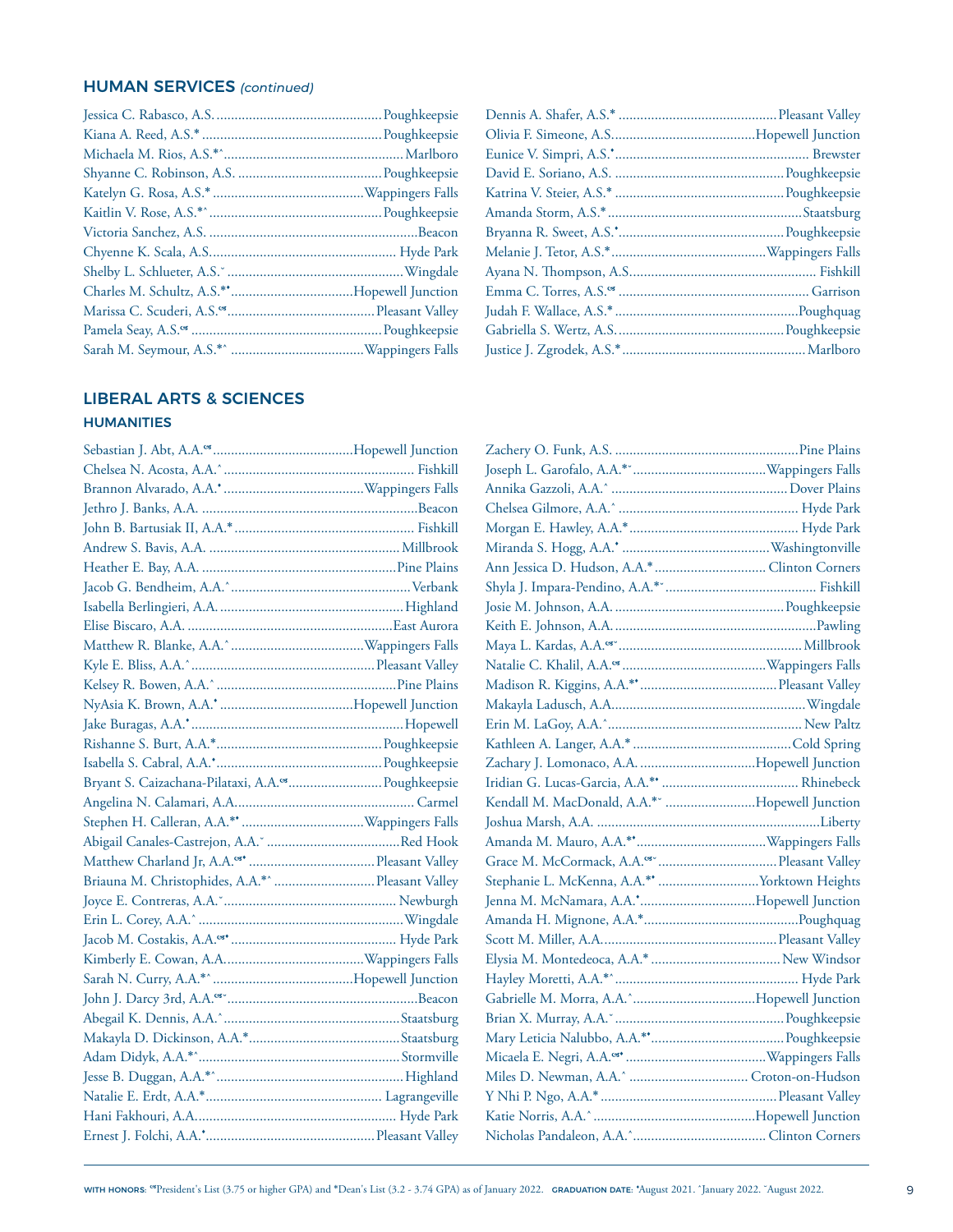#### HUMANITIES *(continued)*

#### Adriana M. Sulca, A.A. ............................................Poughkeepsie Alexandria M. Tacinelli, A.A.˘ ........................................ Hyde Park Gabriel C. Torres, A.A........................................Hopewell Junction Jillian A. Tosto, A.A.ˆ .................................................Poughkeepsie Glenn R. Troia Jr, A.A.♦ .............................................. Lagrangeville Kristell M. Trujillo, A.A.\*................................................. Brooklyn Amanda M. Valle, A.A.♦ .............................................Poughkeepsie Victoria A. Watson, A.A......................................................Jamaica Devin Watts, A.A.\*ˆ ...................................................Poughkeepsie Dylan M. Whalen, A.A.\*ˆ ....................................................Beacon Mikaella R. Wielgos, A.A.♦ ....................................Wappingers Falls Kaitlyn E. Wilson, A.A.ˆ ............................................Poughkeepsie William H. Wormell, A.A.\*.............................................Millbrook Angelique M. Young, A.A.\* ♦ ........................................... Hyde Park Peter G. Zufelt Jr, A.A.♦ ..............................................Poughkeepsie

#### **MATHEMATICS**

|--|--|--|--|

#### **SCIENCE**

| Mariana Dinoa Leite de Vasconcelos, A.S. <sup>68</sup> Wappingers Falls |  |
|-------------------------------------------------------------------------|--|
|                                                                         |  |
|                                                                         |  |
|                                                                         |  |
|                                                                         |  |
|                                                                         |  |
|                                                                         |  |
|                                                                         |  |
|                                                                         |  |
|                                                                         |  |
|                                                                         |  |
|                                                                         |  |
|                                                                         |  |
|                                                                         |  |
| Rachel Landis, A.S.(Sax, Communication, Changel and Highland            |  |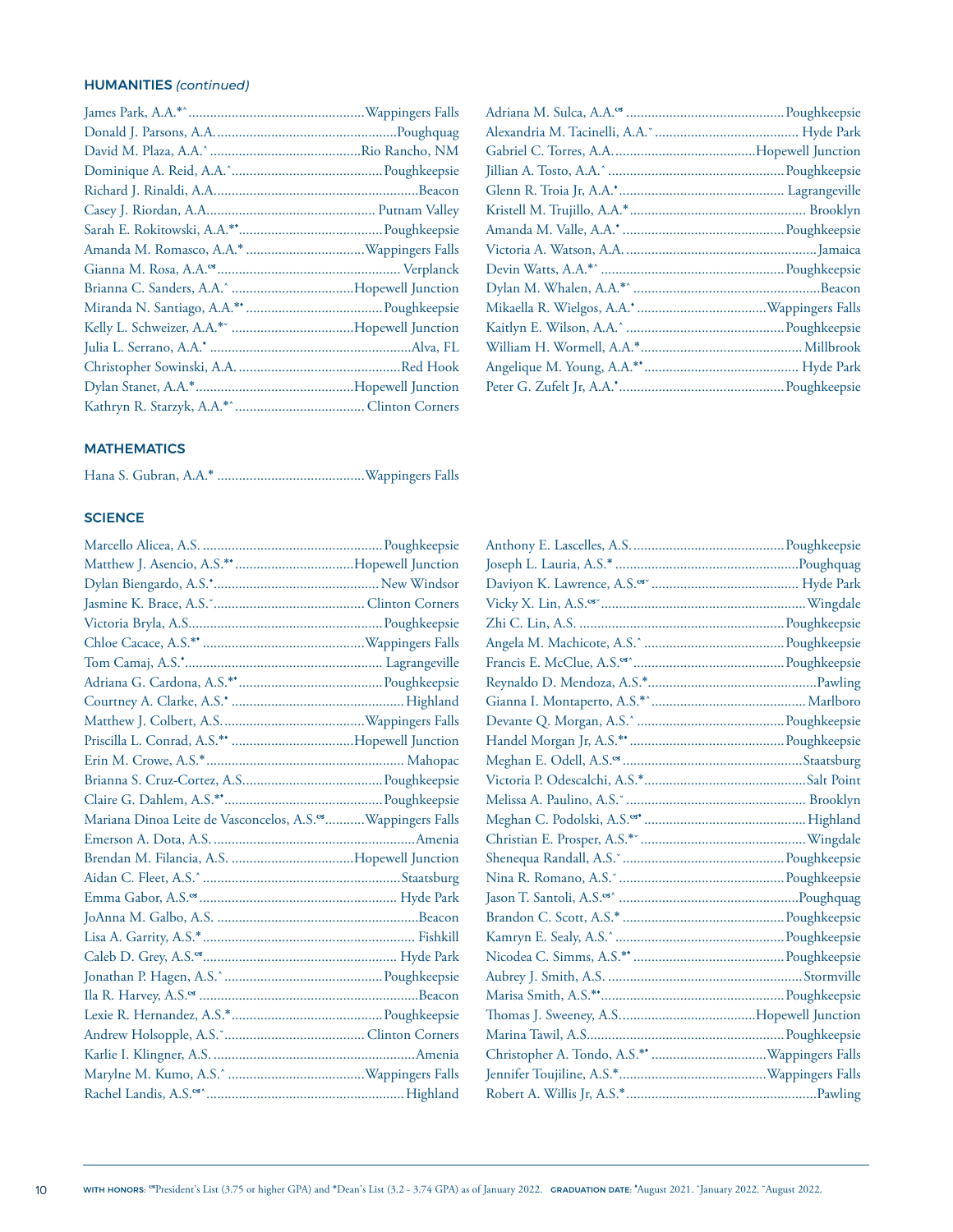#### LIBERAL ARTS & SCIENCES - EDUCATION

#### ADOLESCENT EDUCATION

#### EARLY CHILDHOOD & CHILDHOOD EDUCATION

#### MEDICAL LABORATORY TECHNOLOGY

| Rebecca M. Amyotte, Certificate <sup>es</sup> Lagrangeville |
|-------------------------------------------------------------|
| Cassandra L. Bania, Certificate* Manuari Manuari Mallkill   |
|                                                             |
|                                                             |
| Zachary A. Costigan, Certificate Manumman and Hyde Park     |
|                                                             |
|                                                             |
|                                                             |
|                                                             |
|                                                             |
|                                                             |
|                                                             |
|                                                             |
|                                                             |
|                                                             |
|                                                             |
|                                                             |
|                                                             |

| Gabrielle M. Saline, Certificate <sup>es</sup> Yorktown Heights |  |
|-----------------------------------------------------------------|--|
|                                                                 |  |
|                                                                 |  |
| Fatoumata Singhateh, A.A.S. Camman and Mappingers Falls         |  |
| Dominique J. Telesco, Certificate*^ Hopewell Junction           |  |
| Trista T. Thornton, CertificateHopewell Junction                |  |
| Briana N. Tomlins, Certificate* Hopewell Junction               |  |
|                                                                 |  |
| Nytangia J. Tucker-Koonce, Certificate^ Poughkeepsie            |  |
|                                                                 |  |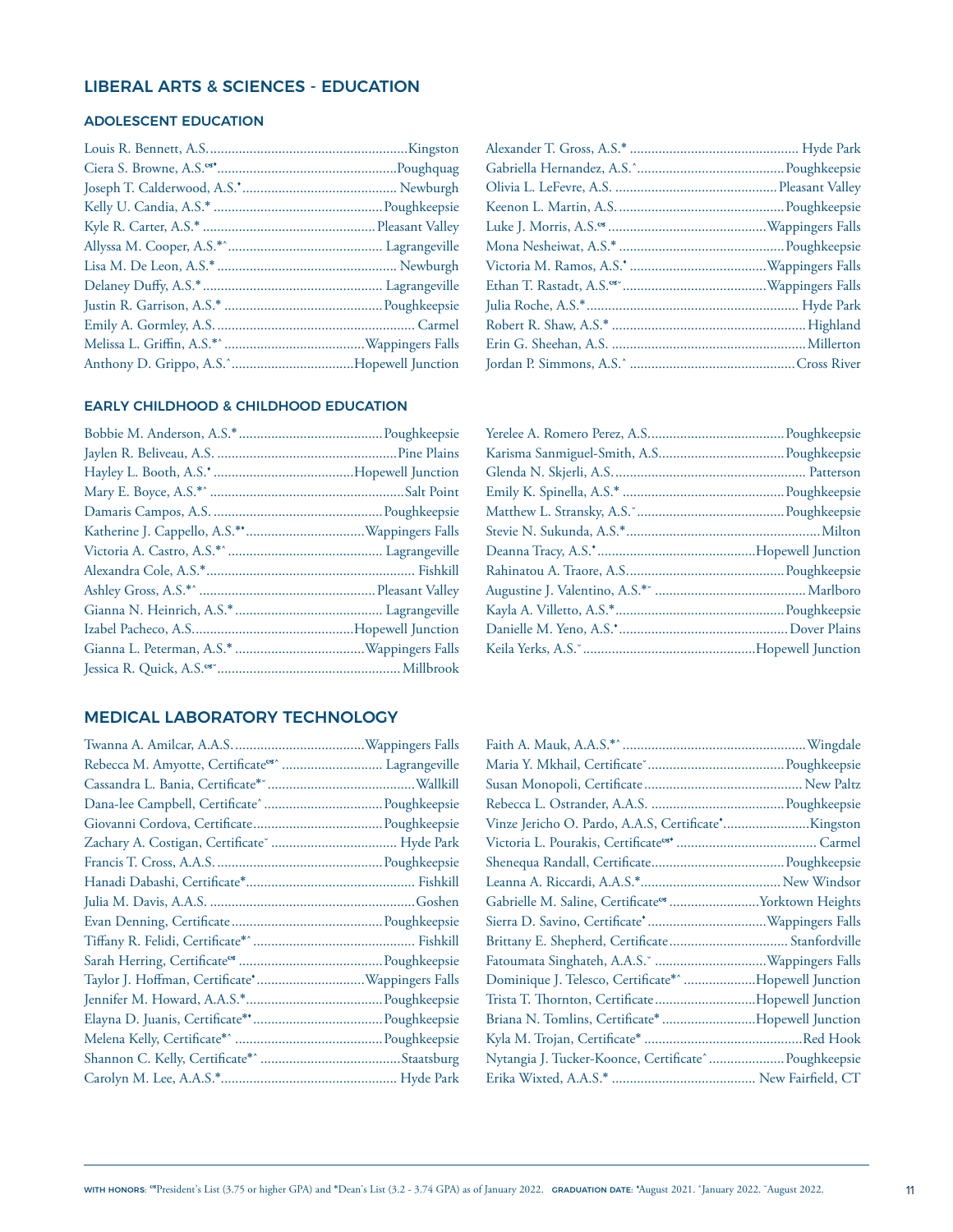#### MEDICAL LABORATORY TECHNOLOGY *(continued)*

#### PARAMEDIC

#### NURSING

|  | Theresa M. Stroh-Nucifore, A.A.S.  Wappingers Falls |  |
|--|-----------------------------------------------------|--|
|  |                                                     |  |
|  |                                                     |  |
|  |                                                     |  |
|  |                                                     |  |
|  |                                                     |  |
|  |                                                     |  |

#### PERFORMING ARTS

| Alexander Ortiz-Gonzalez, Certificate*^  Poughkeepsie         |  |
|---------------------------------------------------------------|--|
|                                                               |  |
|                                                               |  |
|                                                               |  |
|                                                               |  |
| Timothy John M. Weigand, Certificate <sup>os*</sup> Millbrook |  |

#### PUBLIC HEALTH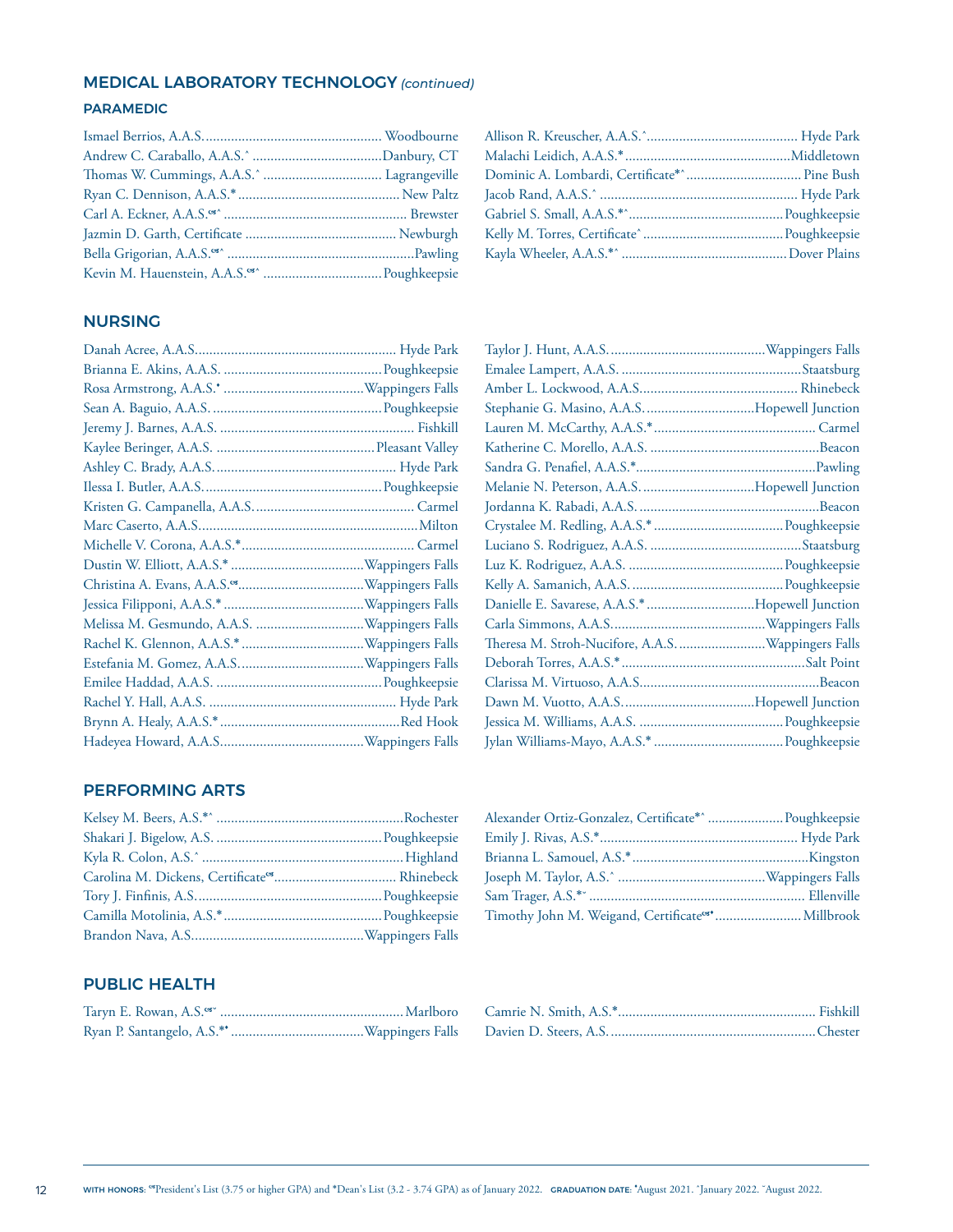### Academic Heraldry

The style of caps, gowns and hoods worn at academic functions dates back to the Middle Ages. Then, monks and students wore them to keep warm in the damp and drafty castles and halls of learning.

The gowns for the bachelor's degree have long, pointed sleeves and are designed to be worn closed. The holder of the master's degree wears a gown with an oblong sleeve, open at the wrist. The sleeve base hangs down and the rear part of its oblong shape is square-cut. The gown is usually worn closed.

Another, older master's gown always is worn open, has a long sleeve, which is square and closed at the end, and has a slit near the elbow, which permits the forearm to come through.

Gowns of the doctoral degree may be worn open or closed. They have broad velvet panels down the front and three velvet bars on the full round open sleeves. The velvet trimming may be either black or the color distinctive of the feld of learning to which the degree pertains.

Academic gowns for each level are black, although a growing number of institutions permit doctoral recipients to have gowns of the characteristic institutional colors.

Academic protocol allows trustees, presidents and marshals of higher institutions to wear gowns that are specially designed and colored.

Caps may be made of broadcloth, serge or for the doctoral degree regalia only, velvet. The tassel is black or the color appropriate to the subject, although the doctoral cap may have a tassel of gold bullion.

It is the hood that gives color and real meaning to the academic costume. A black shell, of varying size for the three degrees and of material to match the gown, is silk-lined with the color or colors of the institution conferring the degree. The hoods for the bachelor's and master's degrees are the same shape, while the doctoral hood is both larger and of a diferent style, having a fat panel at the back. The hood usually is bordered with velvet of the proper width to indicate the degree, and of the color signifying the feld of learning to which the degree pertains.

Colors indicative of some felds of learning are as follows: Agriculture - *Maize*  Arts, Letters, Humanities - *White*  Commerce, Accountancy, Business - *Drab*  Dentistry - *Lilac*  Economics - *Copper*  Education - *Light Blue*  Engineering - *Orange*  Fine Arts, Architecture - *Brown*  Forestry - *Russet*  Home Economics - *Maroon*  Journalism - *Crimson*  Law - *Purple*  Library Science - *Lemon*  Medicine - *Green*  Music - *Pink*  Nursing - *Apricot*  Oratory (Speech) - *Silver Gray*  Pharmacy - *Olive Green*  Philosophy - *Dark Blue*  Physical Education - *Sage Green*  Public Administration - *Peacock Blue*  Public Health - *Salmon*  Science - *Golden Yellow*  Social Work - *Citron*  Theology - Scarlet Veterinary Science - *Gray* 

The colors of the State University of New York are purple and gold.

wore buff and blue uniforms. Candidates for graduation receiving associate degrees or certifcates from Dutchess Community College wear blue caps and gowns. The Dutchess Community College's colors are buff and blue. The College colors have significance in the history of Dutchess County, in that during the American Revolution, the Continental Army stationed at Fishkill tassels worn by the candidates, indicative of programs of study, are as follows:

*Associate Degrees* 

Associate in Arts - *White*  Associate in Applied Science - *Yellow*  Associate in Science - *Gold* 

*Certifcates* - Blue